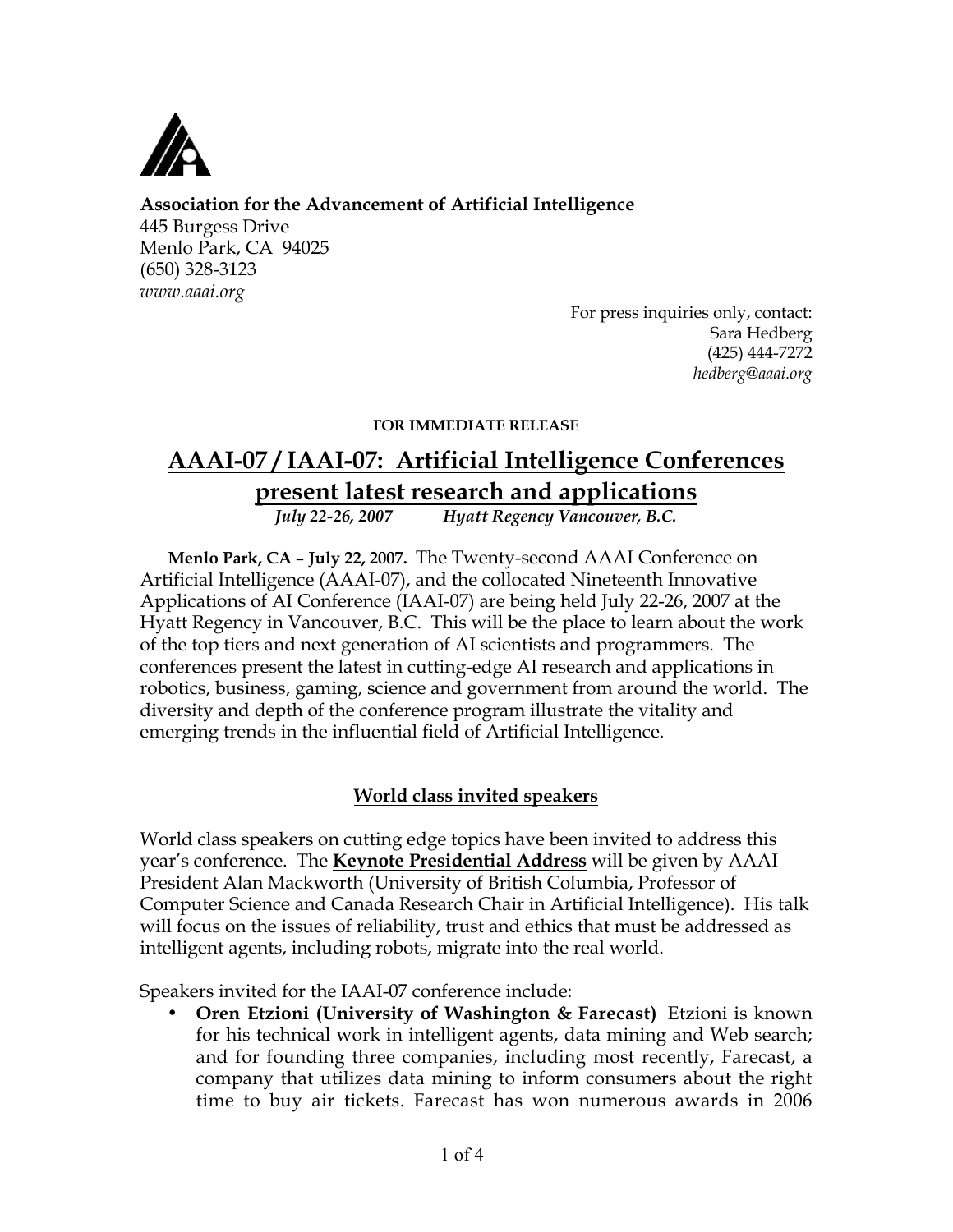including *TIME's* "50 Coolest Web Sites" and PC World's "20 Most Innovative Products." Etzioni will give this year's *Robert S. Engelmore Memorial Award Lecture,* entitled *AI in a Moore's Law World: The Stories of Farecast and KnowItAll*.

- **Matt Brown (Maxis / Electronic Arts)** Brown was the technical director and designer for Electronic Art's FIFA franchise for many years and later for *The Sims 2* at Maxis. He is now the creative/design director for future versions of *The Sims* and *SimCity*. He is obsessed with creating the illusion of life through simplification, scale, and slight of hand as well as the practical application of AI. In his talk, *Big "A," Small "I": Smart Ends from Simple Means*, he will cover various elements of the game design, behavioral AI and structure behind *The Sims 2* as well as future efforts in products such as *The Sims* and *SimCity.*
- **Geoffrey S. F. Ling (DARPA, Walter Reed Army Medical Center, Johns Hopkins Hospital)** Ling is responsible for a portfolio of DARPA programs that include Revolutionizing Prosthesis, Human Assisted Neural Devices, Preventing Violent Explosive Neuro Trauma, Predicting Health and Disease and Long Term Blood Storage. He is also developing new programs with the intent of protecting and restoring injured warfighters. He will speak on *Revolutionizing Prostheses: A Program of the Defense Advanced Research Projects Agency (DARPA)* about research targeted at treating extremity/traumatic brain injuries using assistive devices that leverage off of biological capabilities.

For the technical AAAI-07 conference, speakers include:

- **Alan Schultz** (Naval Research Laboratory, Navy Center for Applied Research in Artificial Intelligence) – Schultz will speak on *Moving toward Peer-to-Peer Human-Robot Interaction,* describing recent multidisciplinary approaches in the emerging field of human-robot interaction.
- **Toby Walsh (NICTA and University of New South Wales),** distinguished for his work in automated reasoning, will speak on *Representing and Reasoning about Preferences*.
- **Michael Wooldridge (University of Liverpool, UK),** respected for his work in intelligent agents, will speak on *Logic for Automated Mechanism Design -- A Progress Report*.
- **Lise Getoor (University of Maryland, College Park)** -- This prominent young researcher working in the exciting new area of statistical relational learning, will speak on *Graph Identification*.

# **Global Reach for Innovative Applications (IAAI-07) conference**

Continuing IAAI's tradition of demonstrating the profound impact AI is having throughout modern science and industry, this year's 22 papers accepted for the Nineteenth Innovative Applications of AI conference include a record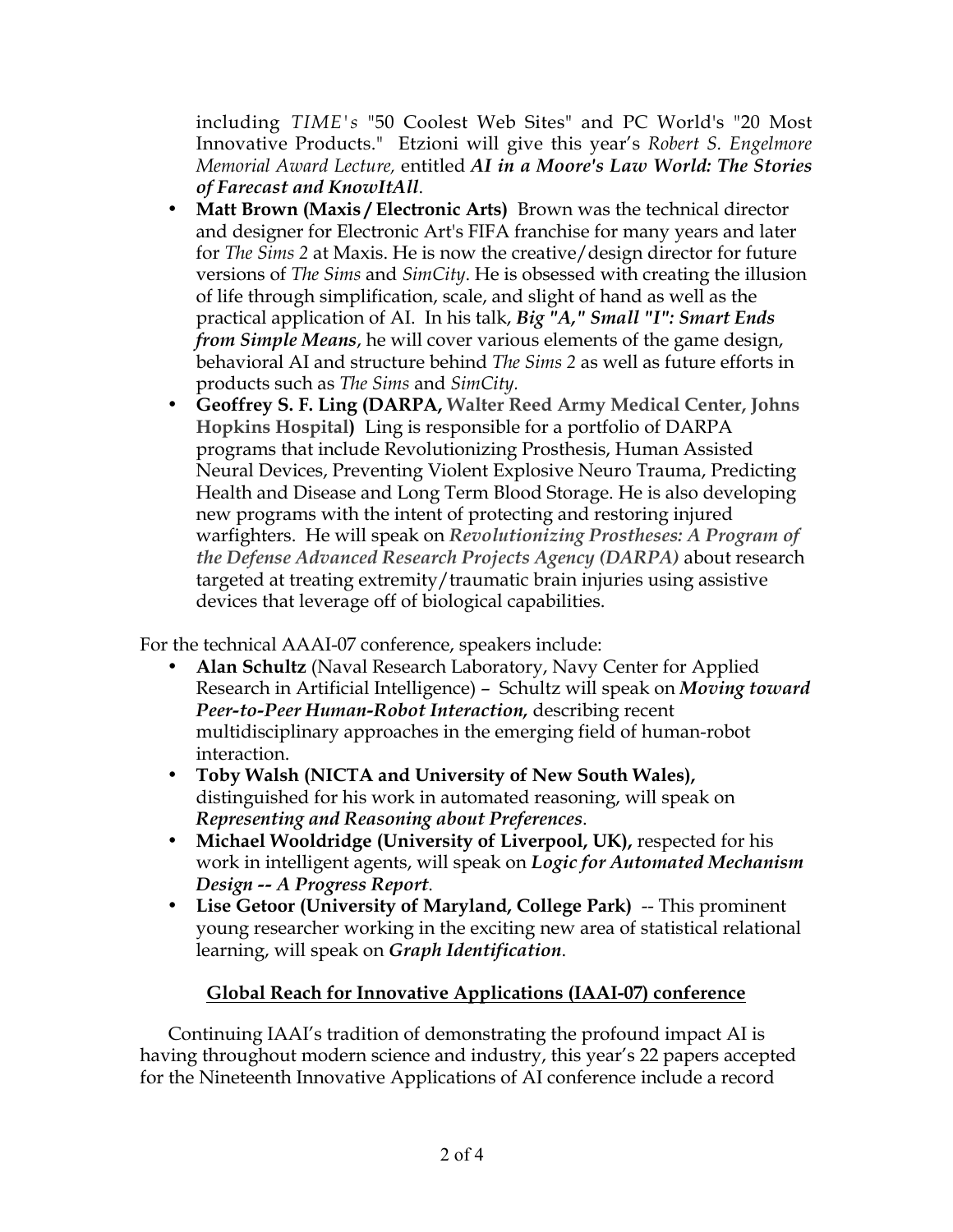nine non-US papers, with the U.S. having 13. This is one of many indications of the growing global nature of AAAI.

Of far greater significance is the global reach of many of this year's applications. One winner, for example, from Changing Worlds Ltd., Ireland, enabling intelligent content discovery on the mobile Internet, has been deployed to 40 mobile operators and millions of subscribers around the world.

#### **Broad, diverse technical tracks**

This year's bumper crop of papers continues to meet AAAI's high standards. "We have had an outstanding number of excellent papers submitted," notes AAAI President Alan Mackworth. "In particular we have had a very high level of international participation, reflecting the increasingly global nature of AI research. The quality of the accepted papers and invited speakers is very high."

A record 923 papers were submitted to the technical program this year, coming from a record 45 countries, with 560 papers (61%) from outside the United States. A total of 251 (27%) were accepted covering a wide range of current AI research topics such as: agents, evolutionary computation, interactive entertainment, machine learning, data mining, natural language processing, and many more.

The ever-popular **Mobile Robot Competition and Exhibition** returns for its sixteenth year. A growing number of competitions at the conference include: the **General Game Playing Competition** with a \$10,000 purse; the **Computer Poker Competition; the Human vs. Machine Poker Challenge** with a world-class poker player; the **Trading Agents Competition**; and the new **AI Video Competition.** The goal of this competition is to communicate AI research and applications in a fun, creative, and exciting medium.

Four **Special Tracks** are also offered. **AI and the Web** will focus on AI concepts, systems and techniques for the world wide web. The **Integrated Intelligence** special track evaluates various approaches and techniques that synergistically combine abilities from distinct areas of AI to achieve intelligent behavior. The **Senior Member Presentation** track provides an opportunity for established researchers to give a broad talk on a well-developed body of research, an important new research area, or a thoughtful critique of trends in the field. The **Nectar** track makes the most significant AI results presented at related conferences in the last two years available to a broad AI audience.

Sixteen **tutorials** will cover a wide range of topics. Fifteen **workshops** are open to attendees, with a separate fee. An **Intelligent Systems Demonstrations** will showcase research systems. There will also be a select **Vendor Exhibition**.

For additional information please see: http://www.aaai.org/Conferences/AAAI/2007/aaai07technical.php and http://www.aaai.org/Conferences/IAAI/iaai07.php.

# # #